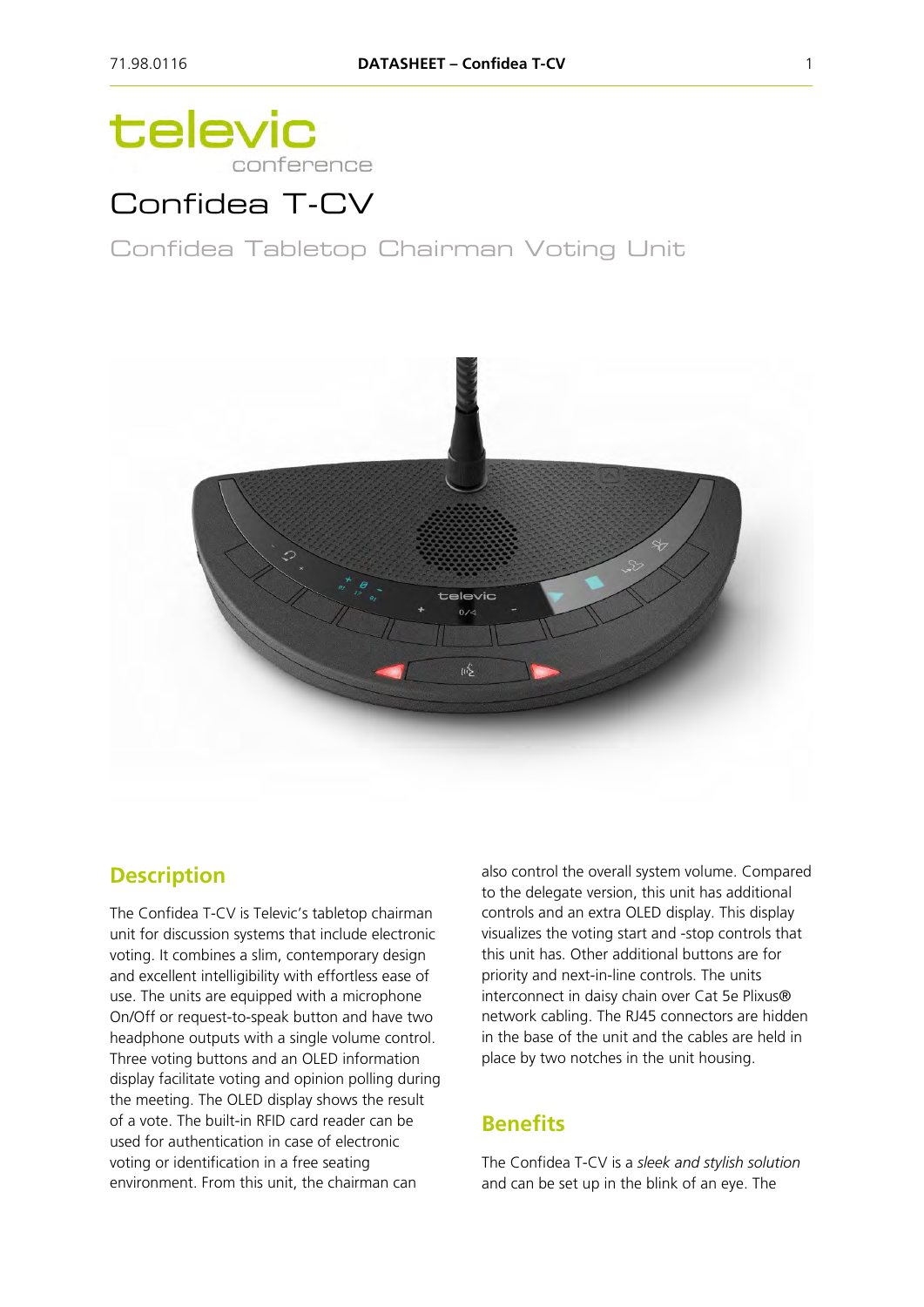input and output connections are *auto-sensing and interchangeable*. As a result, installation is *easy, fast, and straightforward*, making it the ideal system for frequently changing environments. The removable microphone is *immune for mobile phone interference*, so delegates can leave their phones switched on during the meeting. The Confidea T-CV is backed by the Plixus® network with redundant cabling and hot swapping options to ensure *maximum reliability*. Finally, its shielded microphone is immune to mobile phone interference.

#### **Features**

- Built-in high-quality loudspeaker which is automatically muted when the microphone is active, to prevent acoustic feedback
- ‒ Microphone On/Off or request-to-speak button with two signaling LEDs
- Two headphone outputs with single volume control
- ‒ Three voting buttons (+/0/-)
- Two OLED voting result displays
- RFID card reader
- Priority button
- Next-in-line button
- ‒ Start and stop voting from the unit
- Overall system volume control

### **Connectivity**

‒ Screw-lock socket to connect a removable microphone.

| D-MIC30SL | 71.98.0053 |  |
|-----------|------------|--|
| D-MIC40SL | 71.98.0054 |  |
| D-MIC50SL | 71.98.0055 |  |

- ‒ Two RJ 45 connectors for loop through cabling
- ‒ Two 3.5 mm stereo jack sockets for headphones
- ‒ Plixus-powered

#### **Software**

To fully configure, manage, and use the unit, Televic's CoCon management software is

required. The following standard licenses are available:

| <b>CoCon Discussion</b>     | 71.98.1101 |
|-----------------------------|------------|
| <b>CoCon Signage</b>        | 71.98.1102 |
| <b>CoCon Voting</b>         | 71.98.1104 |
| <b>CoCon Authentication</b> | 71.98.1105 |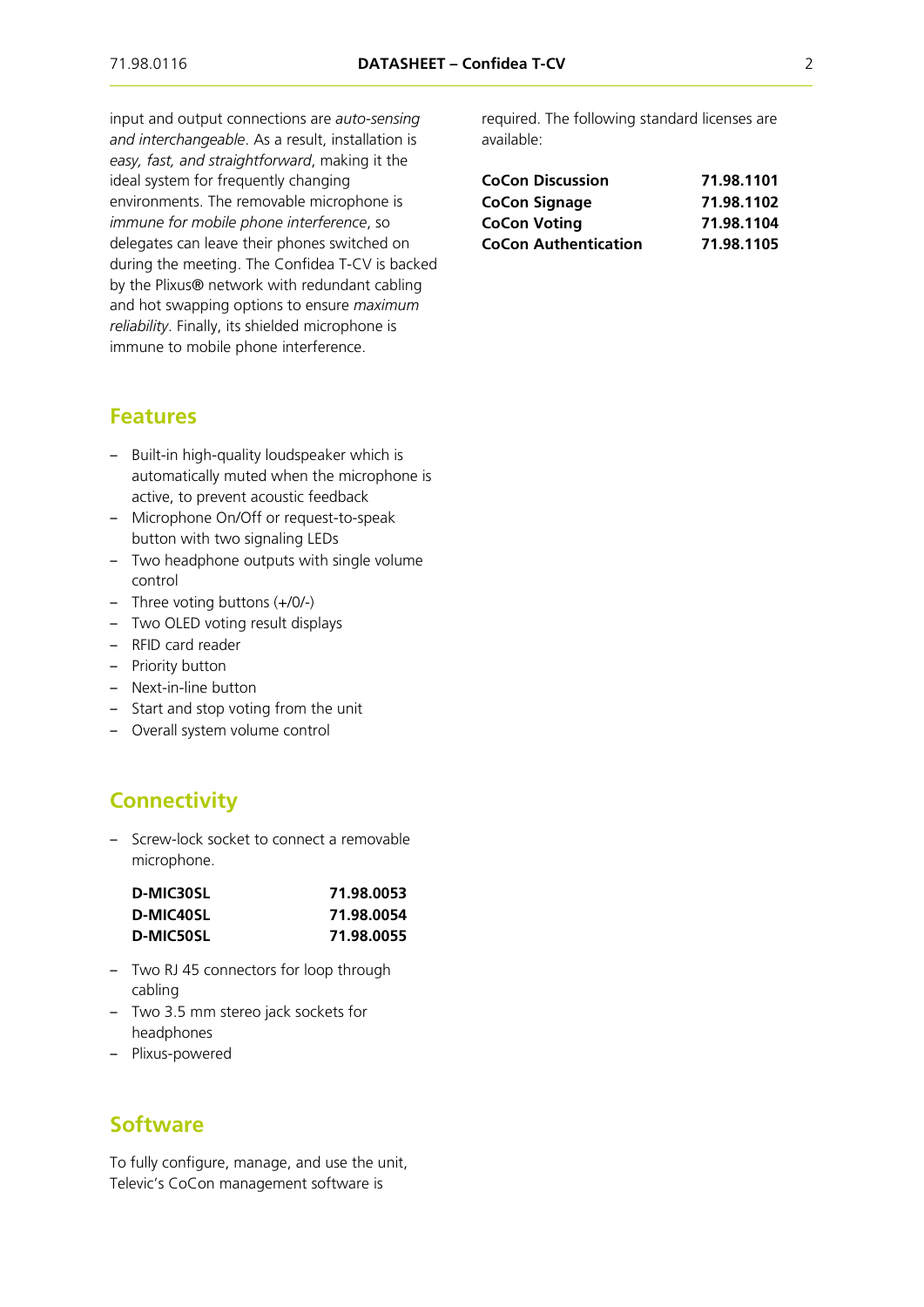### **Certifications**

| Region | <b>Certification</b> |
|--------|----------------------|
| Europe |                      |

## **Specifications**

| <b>Mechanical</b>       |                                                                |
|-------------------------|----------------------------------------------------------------|
| Material                | PC/ABS                                                         |
| Color                   | Black Matt, RAL9011                                            |
| Tize (mm)               | $230 \text{ (w)} \times 130 \text{ (h)} \times 60 \text{ (d)}$ |
| Size packed (mm)        | 250 (w) $\times$ 150 (h) $\times$ 90 (d)                       |
| Weight (g)              | 480                                                            |
| Weight packed (g)       | 620                                                            |
| <b>Electrical</b>       |                                                                |
| Voltage                 | 48 VDC                                                         |
| Consumption             | 4.5W                                                           |
| <b>Speaker Output</b>   |                                                                |
| Maximum output          | >1 W                                                           |
| power                   |                                                                |
| Frequency response      | 200-20,000 Hz                                                  |
| Dynamic range           | $> 90$ dB                                                      |
| THD @ nominal level     | $< 0.1\%$                                                      |
| Load impedance          | 8 <sub>O</sub>                                                 |
| <b>Headphone Output</b> |                                                                |
| Maximum output          | $> 10$ mW                                                      |
| Frequency response      | 22-22,000 Hz                                                   |
| Dynamic range           | $> 90$ dB                                                      |
| THD @ nominal level     | $< 0.1\%$                                                      |
| Load impedance          | $16-32$ $\Omega$                                               |
| <b>Microphone Input</b> |                                                                |
| Nominal input level     | $-54.7$ dBV                                                    |
| Maximum input level     | $-24.6$ dBV                                                    |
| Input impedance         | $1 k\Omega$                                                    |
| Dynamic range           | $>93$ dB                                                       |
| Frequency response      | 25-20,000 Hz                                                   |
| THD @ nominal level     | $< 0.1\%$                                                      |

All information copyright **Televic Conference**, 2015. Version 1.0, October 2015

— Leo Bekaertlaan 1 · 8870 Izegem · Belgium Tel. +32 51 30 30 45 Fax +32 51 31 06 70 E-mail: conference@televic.com Web: [http://www.televic-conference.com](http://www.televic-conference.com/) *Televic reserves the right to change this document without notice.*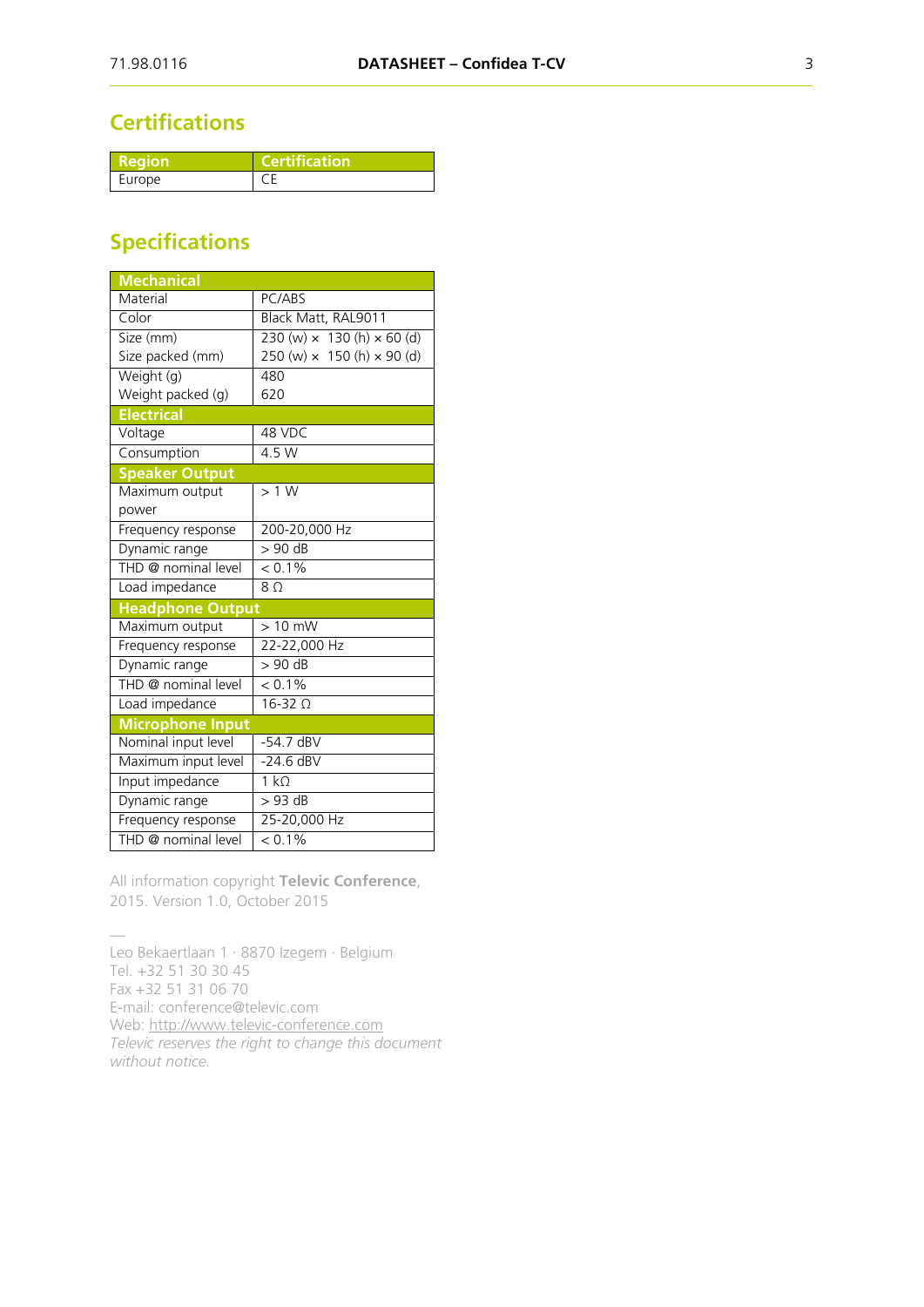# televic conference

# Confidea T-DV

Confidea Tabletop Delegate Voting Unit



### **Description**

The Confidea T-DV is Televic's tabletop delegate unit for discussion systems that include electronic voting. It combines a slim, contemporary design and excellent intelligibility with effortless ease of use. The units are equipped with a microphone On/Off or request-to-speak button and have two headphone outputs with a single volume control. Three voting buttons and an OLED information display facilitate voting and opinion polling during the meeting. The OLED display shows the result of a vote. The built-in RFID card reader can be used for authentication in case of electronic voting or identification in a free seating environment. The chairman version of this unit

has additional controls. The units interconnect in daisy chain over Cat 5e Plixus® network cabling. The RJ45 connectors are hidden in the base of the unit and the cables are held in place by two notches in the unit housing.

#### **Benefits**

The Confidea T-DV is a *sleek and stylish solution* and can be set up in the blink of an eye. The input and output connections are *auto-sensing and interchangeable*. As a result, installation is *easy, fast, and straightforward*, making it the ideal system for frequently changing environments. The removable microphone is